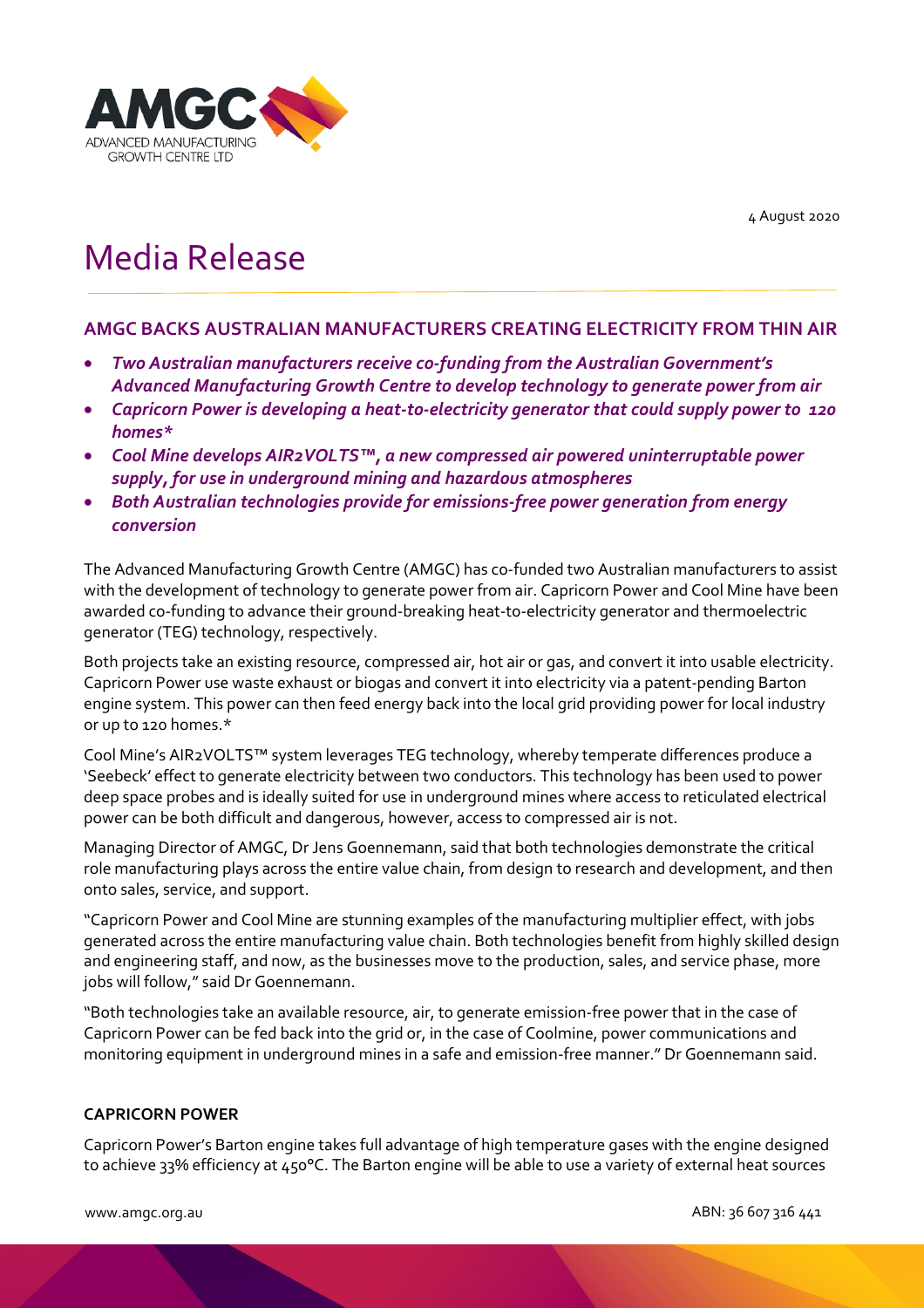and can operate at pressures less than 20 bar, which allows the use of standard, low-cost materials for the recovery equipment and generator.

The team is working with organisations with large amounts of agricultural waste, as it is able to work with charmaker producers in order to take these waste sources that would otherwise be destined for landfills, and produce biochar alongside electricity. Biochar is widely used for soil regeneration and adds to Capricorn Power's mission of accelerating the circular economy.

The Barton engine can also compete in the gas flare market, where it will vie against internal combustion technology such as gas-fired reciprocating engines or gas turbines. The engine has external combustion and simply exchanges the heat from existing gas flare flue or other heat sources such as landfill gas and biogas.

Dr Noel Barton, co-founder of Capricorn Power and inventor of the Barton engine, said "sites that produce over 3,000 tonnes of organic waste per annum could significantly benefit from deployment of Capricorn Power's solution."

Mike Hodgkinson, Capricorn's CEO stated, "Having AMGC involved gave us a push to consider with whom we partnered and how we managed the project. Their industry network is outstanding – they are the reason we have Deakin University involved," said Barton.

Further project partners include Synapse Design, Bruce Energy and Deakin University.

With this project investment the company is expected to grow by 10 people during 2020 and, by meeting commercial milestones, double in size each year. The project is also a key enabler for expansion and further technology evolution, with product development and advanced manufacturing positions becoming available at partner organisations and suppliers.

#### **COOLMINE AIR2VOLTS**

Cool Mine's AIR2VOLTS™ system is the third mining technology product developed by the Gold Coastbased company. The AIR2VOLTS™ system combines intellectual property (IP) developed through the company's earlier product The Cool Tube®, which separates compressed air into hot and cold streams, and combines this with thermoelectric generator (TEG) principles, resulting in an uninterruptible power supply using only compressed air.

Safe for use in underground environments, Thermoelectric generators can make use of many different heat sources, including body temperature, waste heat and nuclear fuel. The advantages offered by TEGs range from silent operation to compactness, to impressive reliability – due to the lack of moving parts.

AIR2VOLTS™ leverages these benefits, along with ready access to compressed air, to bridge power supply issues in underground mines and tunnelling and run low-power Wi-Fi nodes, gas, strata and environmental monitoring systems and other devices in power black-spots, such as emergency evacuation lighting

Cool Mine Founder Mark Gleadhill said the assistance from AMGC went beyond just funding support. "Cofunding from AMGC will allow us to further commercialise our AIR2VOLTS™ system and roll out this potentially life-saving, operationally beneficial technology to mines locally and abroad," Said Gleadhill.

It is expected that the project will generate a minimum of nine new roles across the entire manufacturing value-chain in the first three years after release.

*\*Calculations based on proof-of-concept unit developing 75 kilowatts, which at 90 per cent capacity would power up-to 120 homes.*

#### **ENDS**